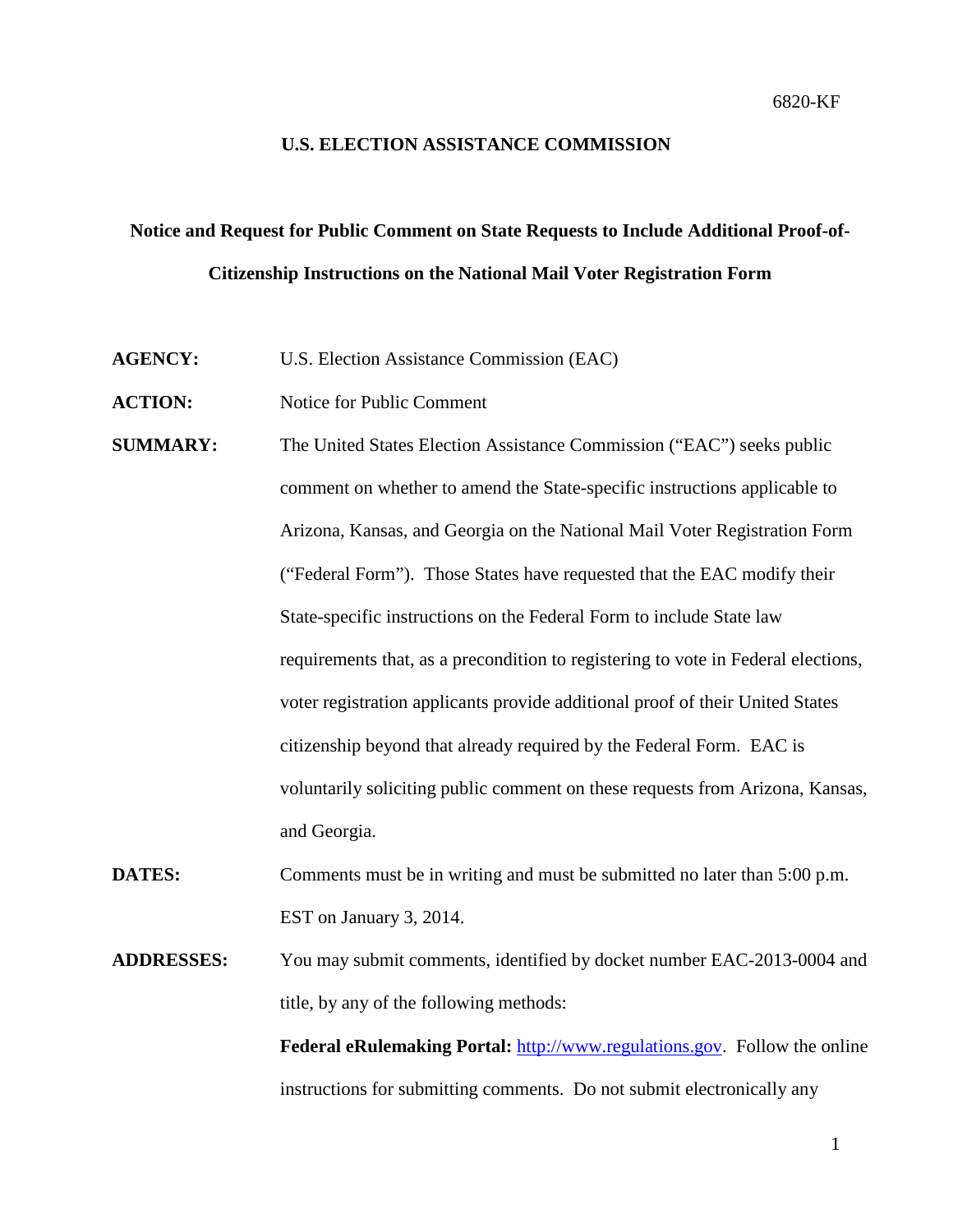personally identifiable information (such as full Social Security numbers, full dates of birth, and full driver's license numbers) if its disclosure is restricted by statute. Such information should be redacted to include only the last four digits of an individual's Social Security number or other taxpayer identification number, driver's license number, or account number, and only the year of an individual's birth.

**Mail or Courier Delivery:** ATTN: NVRA Federal Form Comments, U.S. Election Assistance Commission, 1335 East West Highway, Suite 4300, Silver Spring, MD 20910. Please do not send duplicate copies via mail or courier of comments that were submitted electronically via the Federal eRulemaking Portal.

## **FOR FURTHER INFORMATION**

**CONTACT:** Ms. Karen Lynn-Dyson, Director, Office of Research, Policy, and Programs, at (301) 563-3919 or 1-866-747-1471 (toll-free), U.S. Election Assistance Commission, 1335 East West Highway, Suite 4300, Silver Spring, MD 20910.

### **SUPPLEMENTARY INFORMATION:**

*Background*: The EAC is the Federal agency charged with developing, maintaining, and, where necessary, modifying the National Mail Voter Registration Form mandated by Section 9(a) of the National Voter Registration Act of 1993 ("NVRA"), 42 U.S.C. § 1973gg-7(a). Pursuant to Sections 4(a)(2) and 6(a) of the NVRA, *id.* §§ 1973gg-2(a)(2) and 1973gg-4(a), States covered by the NVRA must accept and use the Federal Form for registration of voters in elections for Federal office.

As originally enacted, the NVRA assigned authority to the Federal Election Commission "in consultation with the chief election officers of the States" to "develop a mail voter registration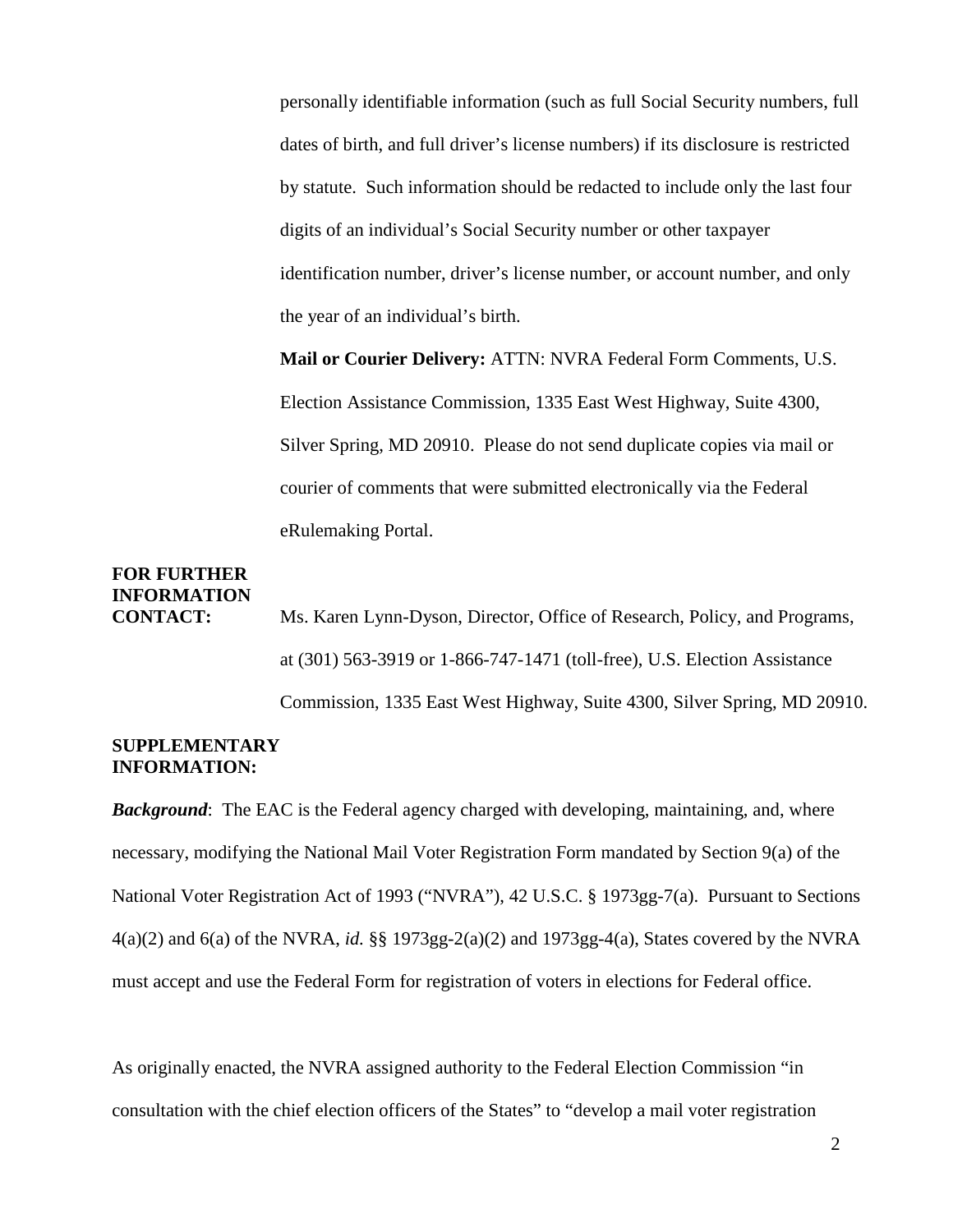application form" and to "prescribe such regulations as are necessary to carry out" this responsibility. 42 U.S.C. § 1973gg-7(a). The FEC undertook this responsibility, in consultation with the States, and issued the original regulations on the Federal Form in 1994. NVRA Final Rule Notice, 59 Fed. Reg. 32,311 (June 23, 1994). In the Help America Vote Act of 2002 ("HAVA"), the FEC's responsibilities regarding the Federal Form were transferred to the EAC. 42 U.S.C. § 15532.

The EAC's discretion in developing the content of the Federal Form is constrained by several statutory requirements, including those found in Section 9(b) of the NVRA, 42 U.S.C. § 1973gg-7(b), and Section 303(b)(4) of HAVA, *id.* § 15483(b)(4). The EAC has promulgated regulations that further delineate the contents and format of the Federal Form. *See* 11 C.F.R. Part 9428, Subpart B. The EAC commissioners have delegated to the Executive Director of the EAC the day-to-day responsibilities of implementing and interpreting EAC regulations and policy, answering questions from stakeholders regarding the application of NVRA or HAVA, and maintaining the Federal Form consistent with the NVRA and EAC Regulations and policies.

*State Requests to Modify State-Specific Instructions*: The chief election official of each State is responsible for notifying the EAC within 30 days of any change in the State's voter eligibility requirements or any other information reported under 11 C.F.R. § 9428.6. Pursuant to those requirements, the FEC and later the EAC received numerous requests over the years from States to modify the Federal Form's State-specific instructions in various respects.

In recent years, the EAC has received requests from three States to include State-specific instructions on the Federal Form requiring voter registration applicants from their states to supply additional proof of their United States citizenship as a precondition to registration. These changes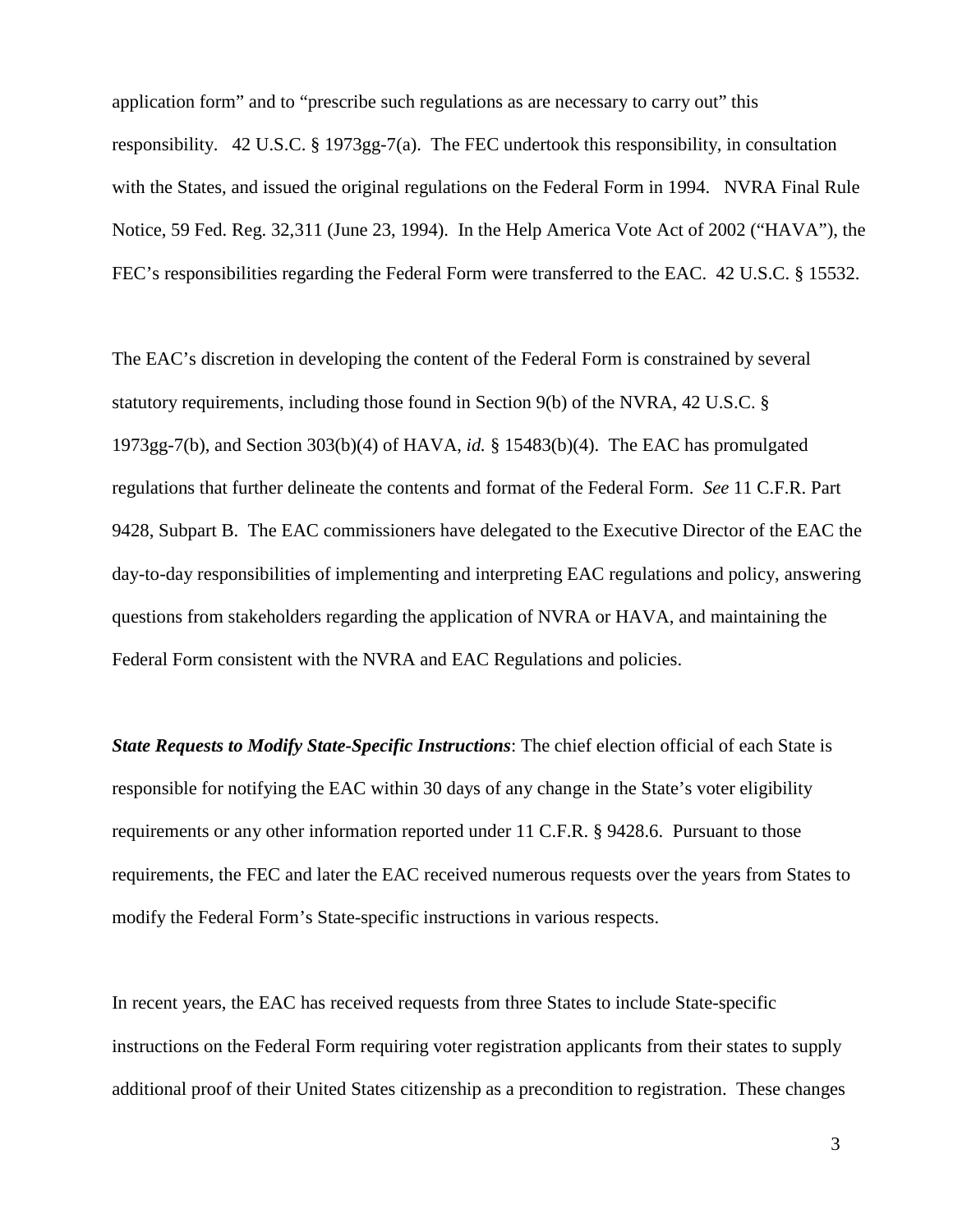were requested as a result of the passage of State laws requiring such additional proof of citizenship. Arizona first submitted its request to the EAC to include such an instruction in 2005, as a result of the State's passage in 2004 of a voter initiative known as Proposition 200, later codified at Ariz. Rev. Stat § 16-166(F). Kansas first submitted its request to the EAC to include such instructions in 2012, as a result of the State's passage in 2011 of amendments to its voter registration laws, codified at Kan. Stat. Ann. § 25-2309(*l*). Georgia first submitted its request to the EAC to include such instructions in 2013, as a result of the State's passage in 2009 of amendments to its voter registration laws, codified at Ga. Code Ann. § 21-2-216(g).

On March 6, 2006, the EAC denied Arizona's original 2005 request to include additional proof of citizenship instructions on the Federal Form, finding that the form already required applicants to attest to their citizenship under penalty of perjury and to complete a mandatory checkbox indicating that they are citizens of the United States. The EAC also found that Congress had specifically considered but ultimately rejected a provision in the NVRA that would have allowed states to require documentary proof of citizenship, because such a provision was, in Congress's words, "not necessary or consistent with the purposes of" the NVRA. On the basis of these findings, the EAC concluded that Arizona's proof of citizenship law was preempted by Federal law, and that Arizona must accept the Federal Form for voter registration in Federal elections, without requiring additional proof of citizenship.

In July 2006, after receiving a request from Arizona's Secretary of State, the EAC's then-chairman requested that the EAC commissioners grant an accommodation to Arizona by reconsidering the Executive Director's March 6, 2006, final decision on behalf of the agency and granting Arizona's request to include its requested proof-of-citizenship instructions in the State-specific instructions on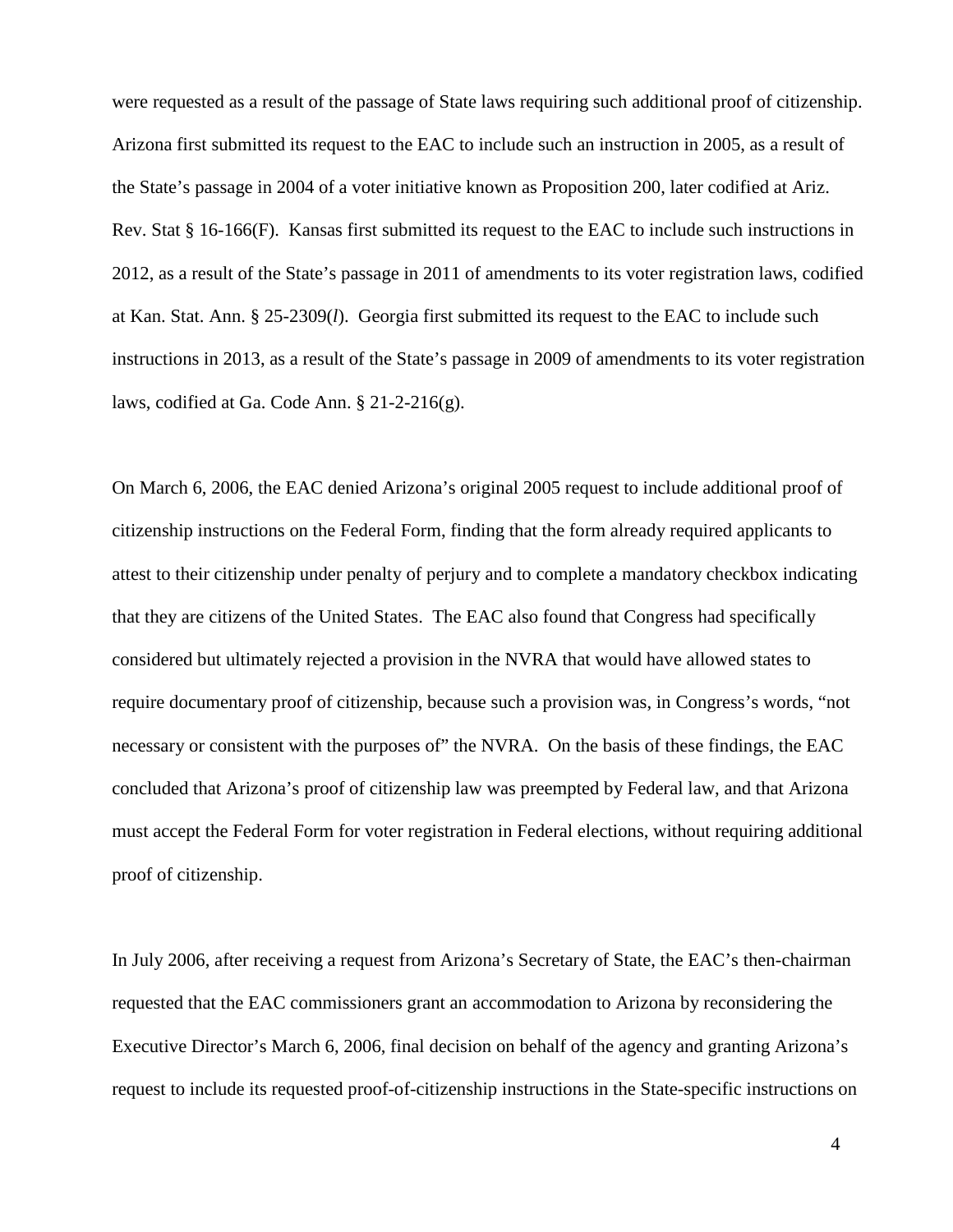the Federal Form. On July 11, 2006, the EAC commissioners denied the chairman's motion for an accommodation by a tie vote of 2-2.

Private parties filed litigation against Arizona, challenging, among other issues, Arizona's compliance with the NVRA, and this litigation reached the Supreme Court during the 2012 Term. In June 2013, the Supreme Court ruled that the NVRA preempts inconsistent State law and States must accept and use the Federal Form for voter registration purposes in elections for Federal office. *Arizona v. Inter Tribal Council of Arizona, Inc.*, \_\_\_ U.S. \_\_\_, 133 S. Ct. 2247, 2253-60 (2013) (hereinafter "*Inter Tribal Council*").

The EAC deferred consideration of the requests by Kansas and Georgia pursuant to internal operating procedures put in place in 2011 by the former EAC Executive Director. These procedures provided that requests that "raise issues of broad policy concerns to more than one state" would be deferred until the EAC regained a quorum of its commissioners, so that they would have the opportunity, if they desired, to provide additional policy guidance to the Executive Director and staff. Currently all four seats on the EAC are vacant.

Following the Supreme Court's decision in *Inter Tribal Council* in June 2013, Arizona and Kansas renewed their requests to the EAC to change the State-specific instructions on the Federal Form to include additional proof-of-citizenship requirements, and the EAC likewise deferred those renewed requests, in accordance with the 2011 EAC internal procedures. Kansas and Arizona officials then initiated litigation against the EAC in the United States District Court for the District of Kansas, challenging the EAC's deferral of these requests. *See Kobach v. EAC*, No. 5:13-cv-4095 (D. Kan. filed Aug. 21, 2013). On December 13, 2013, as part of this litigation, the district court remanded